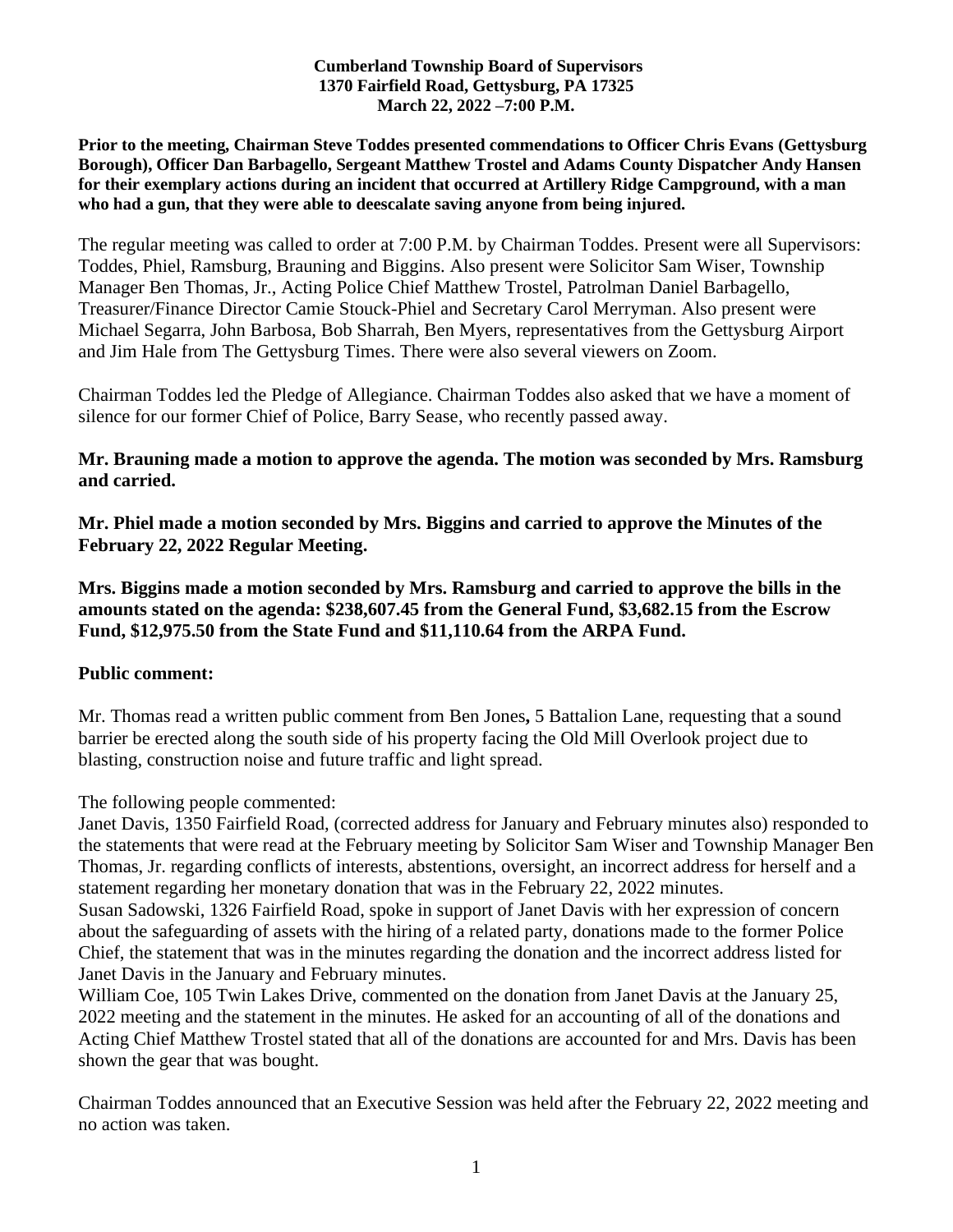**Engineer:** Mr. Brandon Guiher from KPI Technology reported that the Township has a letter from Sharrah Design Group, Inc, on behalf of the developer of Musket Ridge, waiving the 90-day timeframe for approval of the plan until September 30, 2022. Mr. Sharrah told the Board that they are working with the Zoning Officer on a zoning interpretation and are continuing efforts to update the project design to the specifications of the new owner. **Mrs. Ramsburg made a motion to grant the request for extension to the 90-day timeframe until September 30, 2022 for the Musket Ridge Plan seconded by Mrs. Biggins and carried.**

Mr. Guiher also reported that the Township has a Sewage Planning Exemption for the James M. and Joyce A. Knefley Plan located on Solomon Road. He noted that this does not approve the subdivision plan and the planning exemption has to be submitted to PaDEP for their approval. **Mrs. Biggins made a motion to sign the Sewage Planning Exemption for the James M. and Joyce A. Knefley Plan to be forwarded to Pa DEP for their approval seconded by Mr. Phiel and carried.**

Mr. Guiher also reported that the Township has a Final Land Development Plan for Phase II construction at the Gettysburg Regional Airport. He explained that a preliminary plan has been approved for all of the work and the Phase I Final Plan is ready to be recorded. Phase II will consist of paving of those areas graded with the Phase I work and no building construction is proposed with this plan. There were two representatives present and Gregory Schrock, P.E. showed the Board the plan and went over the Phase I and Phase II improvements. Solicitor Wiser also explained how the private hangars will be built and the Park and Rec fees will be imposed at that time. Mr. Guiher went over the comments from the March 9, 2022 comment letter from KPI Technology that were mostly administrative in nature. **Mr. Phiel made a motion to conditionally approve the Final Land Development Plan for Phase II construction at the Gettysburg Regional Airport based on the comments of KPI's March 9, 2022 letter being addressed. The motion was seconded by Mrs. Biggins and carried.** Mr. Jamie Sides, an engineer with the Susquehanna Area Regional Airport Authority (SARAA), explained the funding and that the completion of this project may be ten years out.

Mr. Guiher reported that the next item is a modification request for Cumberland Village, Phase IIA. He stated that the developer is requesting modification for driveway slopes to be a maximum of 8% instead of the required maximum 5% slope and this has been decided on a case by case basis up to this point. Mr. Guiher stated that their estimate is that it will apply to approximately 30% of the homes in this phase. Solicitor Wiser reported that the Township engineer and the Planning Commission do not have any concerns with granting the modification. Mr. Walter added that this change from 5% to 8% is not visible to the naked eye and that he did not have a problem with the modification. **Mrs. Biggins made a motion to approve the request for modification from Sharrah Design Group, on behalf of J.A Myers, for the maximum driveway slope seconded by Mr. Brauning and carried.** 

Solicitor Wiser stated that there was discussion with the Planning Commission regarding a modification to the driveway width at Cambridge Crossings and Mr. Sharrah would like some feedback from the Board. Mr. Sharrah stated that the required driveway width at the right-of-way line is twelve feet and they would like to make the driveways ten feet wide. He added that the wider driveway creates more impervious surface, more run-off and affects the symmetry of the project. Solicitor Wiser added that the Planning Commission did not recommend granting the modification for this plan. The Board asked Mr. Sharrah to make a formal presentation at the April meeting.

Lastly, Mr. Guiher gave an update to the MS4 projects. He reported that Mr. Clauser has provided final design documents for the Adams County stream restoration project, the Willoughby Run project is forthcoming and then Mr. Clauser will be preparing the permit applications. He added that they have completed the survey of the Twin Lakes West basin retrofit and they are working on the survey for the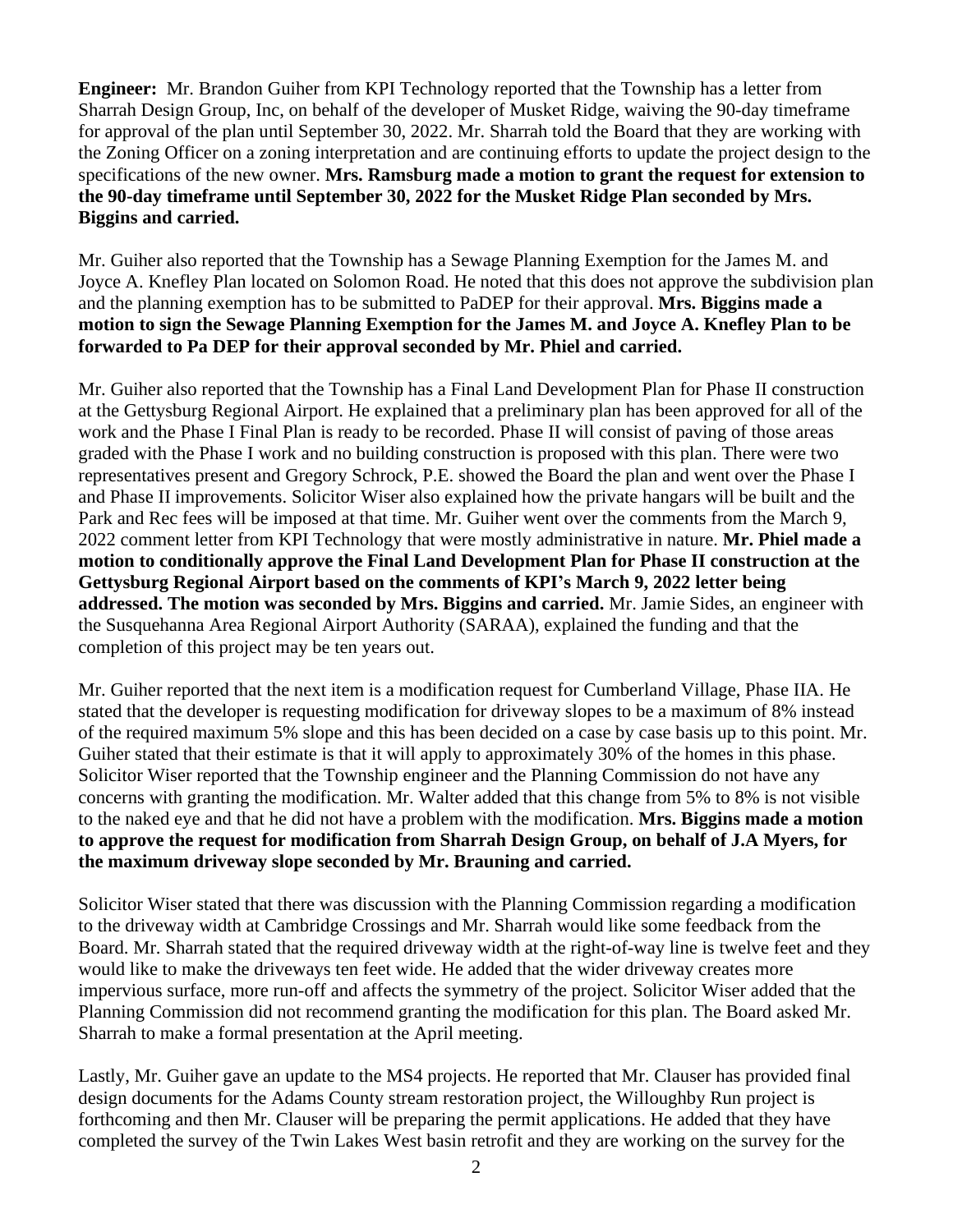Longview Estates basins.

**Police Report:** Acting Police Chief Matthew Trostel presented an oral and written report of police activities for the month of February, 2022 including; 170 calls for service, 11 criminal incidents and 6,081patrol miles. He also reported that an anonymous donation of \$2,000.00 was made in memory of Township resident and neighbor Bill Stodart who passed away in November. Officer Jered Marshall continues his training with Detective/Sgt. Steve Higgs. The Department assisted Gettysburg College with data and stats for a PLCB Grant related to underage drinking and DUI within 5 miles of their campus. The new server will be fully operational once the Watchguard MVR software migration has been completed. Car 159 has been sold on Municibid for \$8,600.00 and the 2022 Dodge Durango order was cancelled by Chrysler. Four marked vehicles now have working speed timing devices as opposed to only one vehicle with a working speed timing device last month. The department will participate in a National Drug Take Back on April 30 at Carroll Valley Borough and Adams County Collaborating for Youth delivered 25 new Narcan kits to the department that are being put to use on the street. Lastly, the officers have been working with Chief Camacho who is performing an evaluation of the department and he is getting positive feedback from the officers. Acting Police Chief Trostel introduced Officer Daniel Barbagello who is a member of the Adams County Crisis Intervention Team.

Officer Barbagello presented information regarding his position as a Crisis Intervention Officer. He stated that the number one goal of crisis intervention and negotiation is to save lives followed by reducing and preventing injury to both the person that is in crisis and responding personnel. He reported that his skill set over the last ten years has been specifically mental health and crisis response and he became a negotiator in 2014. He holds certifications for CIT and CIT instructor, is a crisis intervention specialist, a certified hostage crisis negotiator and Police Chaplain. Officer Barbagello also reported on the calls that they have in a month's time, most of which are occurring in the Township.

**Maintenance Department Report:** Mr. Chris Walter, Superintendent of Roads, gave a report for the month of March. He reported that there was a snow event and he thanked the Police Department for their cooperation saving them time and fuel. He added that the salt and anti-skid supply has been restocked. The streets will tentatively be swept after April 11<sup>th</sup> by Gettysburg Borough through intermunicipal cooperation and this also saves the Township money. They have been working on getting the concrete pad poured for the above-ground fuel tank and bids were opened for this year's road work and they are on the agenda for action later. Lastly, Mr. Walter reported that he has been working with Adams County and a clean-up day at Oak Lawn Cemetery has been scheduled for Thursday, March 31<sup>st</sup> at 9:00 a.m. with a rain date of Thursday, April 7<sup>th</sup>.

# **Active Business:**

Mr. Thomas presented Carol Merryman, Township Secretary, with a lovely planter in recognition of her being in her 29th year of employment with the Township.

Mr. Thomas also reported that the Township adopted Resolution 2021-13 for a Liquor License transfer for Michael Segarra that needs to be modified to name Barbosa Segarra, LLC as the legal entity. **Mrs. Biggins made a motion to approve the modification of Resolution 2021-13 by adoption of Resolution 2022-13. The motion was seconded by Mrs. Ramsburg and carried.** 

Mr. Thomas reported the following bids for the paving project in the Woodcrest Development as follows:

| • Stewart and Tate, Inc., York, PA                | \$270,605.00 |
|---------------------------------------------------|--------------|
| • New Enterprise Stone and Lime, Chambersburg, PA | \$229,410.00 |
| • C. E. Williams Sons, Inc., Gettysburg, PA       | \$280,950.00 |

3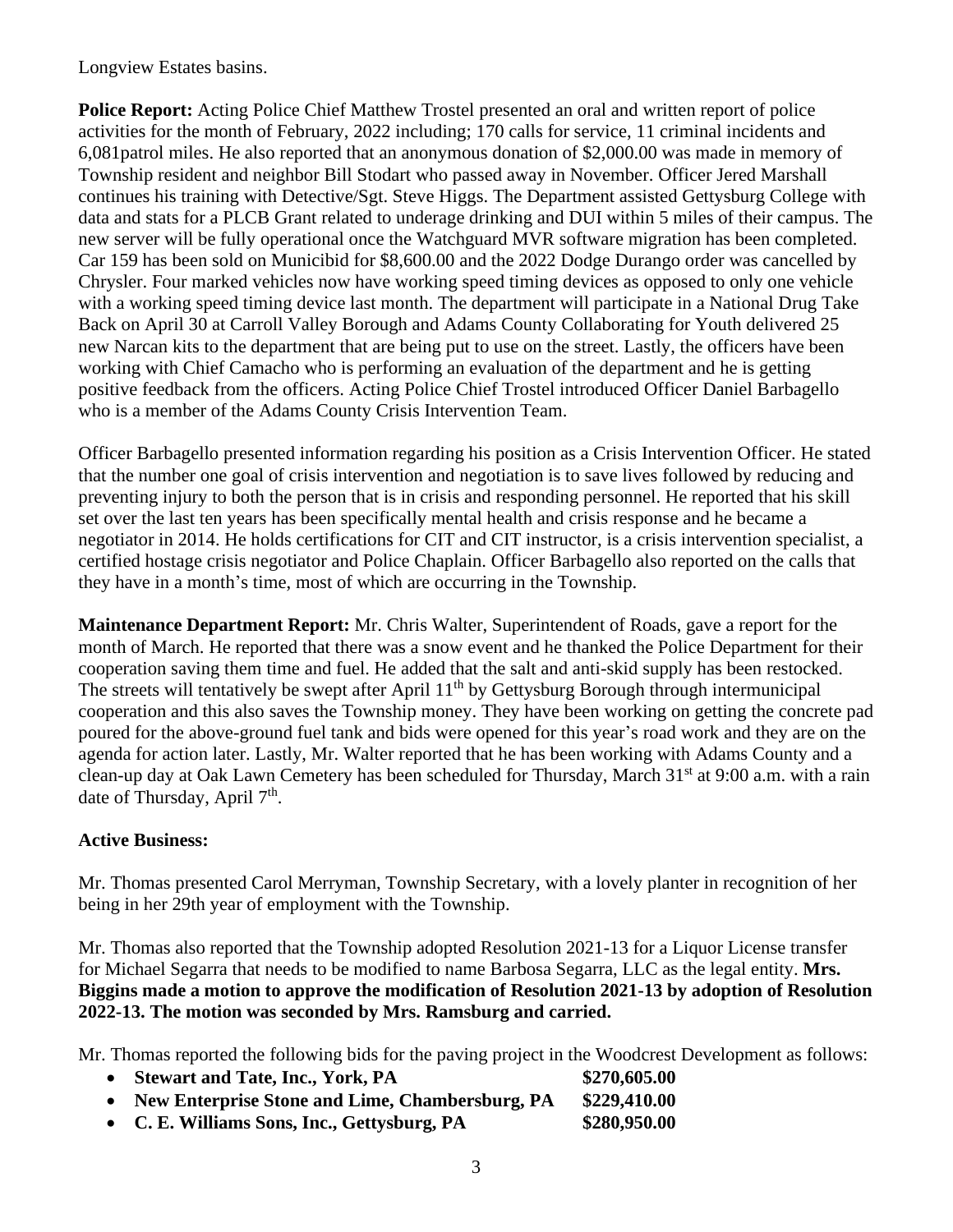## • **AAA Paving and Excavating, Waynesboro, PA \$273,153.50**

Mr. Thomas also reported that there was one bid received for double seal coat and fog seal on various Township roads as follows:

• **Russell Standard Corporation, Fayetteville, PA \$174,200.00** Mr. Thomas added that the projects will be paid for with General Fund and Liquid Fuels funds and will be

under budget. Solicitor Wiser stated that he did look at the bids and they appear to be in order. **Mr. Phiel made a motion to accept the low bids from New Enterprise Stone and Lime, in the amount of \$229,410.00, and Russell Standard Corporation, in the amount of \$174,200.00 seconded by Mrs. Ramsburg and carried.** 

Mr. Thomas asked the Board to adopt a resolution for a Pa. Race Horse Gaming Act Statewide Local Share Assessment Grant, as a potential source of grant funding for three new police vehicles, in the amount of \$146,262.00. **Mr. Brauning made a motion to adopt Resolution 2022-14 seconded by Mrs. Biggins and carried.**

## **RESOLUTION NO. 2022-14**

### **A RESOLUTION OF THE TOWNSHIP OF CUMBERLAND, ADAMS COUNTY, PENNSYLVANIA, FORMALLY REQUESTING A STATEWIDE LOCAL SHARE ASSESSMENT GRANT AND DESIGNATING BEN THOMAS, JR., TOWNSHIP MANAGER, AND CAROL MERRYMAN, TOWNSHIP SECRETARY, AS THE OFFICIALS TO EXECUTE ALL DOCUMENTS AND AGREEMENTS NECESSARY TO FACILITATE AND ASSIST IN OBTAINING THE STAEWIDE LOCAL SHARE ASSESSMENT GRANT**

Mr. Thomas reported that he also submitted a Pa. Race Horse Gaming Act grant application on behalf of Cumberland Township Authority for \$1,000,000.00 for sewer plant and system upgrades. He added that our MAP Grant application has been extended yet another year and we have finally received the PennDOT Traffic Signal General Permit application that goes with the Green Light Go application for traffic improvements at the intersection of Herr's Ridge Road and SR 0030 and are researching information with Adams County's Recovery Funds.

Mr. Thomas recommended that Acting Police Chief Trostel be appointed as the Police Department's Right-to-Know Officer. **Mrs. Ramsburg made a motion to appoint Acting Police Chief Trostel as the Police Department's Right-to-Know Officer seconded by Mr. Phiel and carried.**

Mrs. Stouck-Phiel reported that the E-cycling events will be held on April 9, 2022 at East Berlin Borough at their park and on September 10, 2022 in Straban Township at the Emergency Services Building. The times for both are 8:00 a.m. until 10:00 a.m.

## **Mrs. Biggins made a motion seconded by Mr. Brauning and carried to approve the HRA Plan Documents from Gunn-Mowery that are required to maintain the plan and there is no change from last year.**

Mr. Thomas stated that he would like to have several workshops with the Board and community so the plans for the MS4 projects can be reviewed, regarding the American Rescue Plan funds after the first audit due April 30<sup>th</sup> and for review of the Comprehensive Zoning Update prior to having public open houses.

**FINANCE COMMITTEE**: Mr. Phiel and Mrs. Biggins reported that the committee is recommending the following purchases:

Pipe from LB Water in the amount of \$5,919.20 and this is a budgeted item. **Approved by a**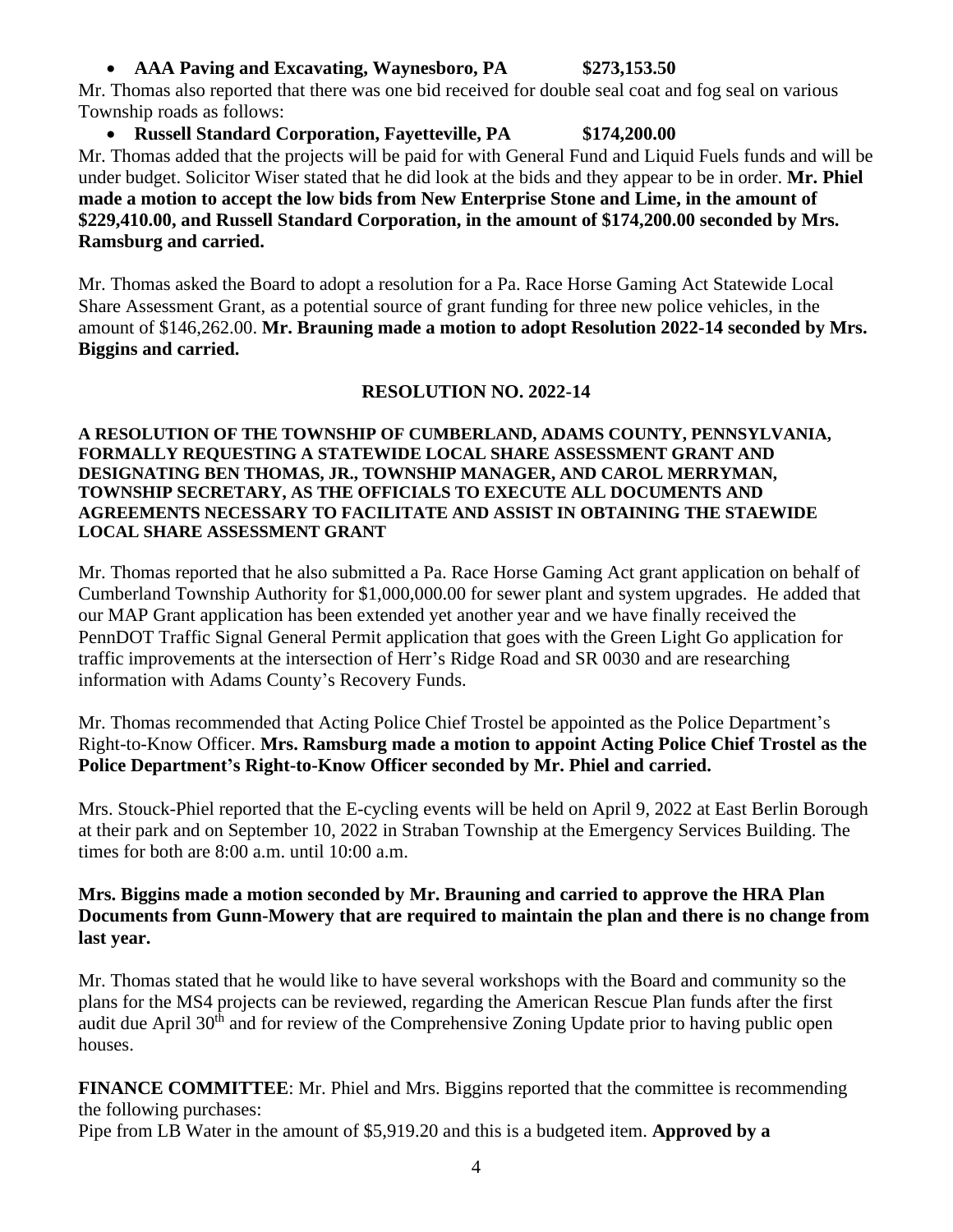# **Ramsburg/Brauning motion.**

The purchase of two emergency blue light phones from Teleplus in the amount of \$5,651.00 to be paid from the building improvement funds because it is not budgeted. **The purchase was discussed and approved by a Brauning/Biggins motion.**

The purchase of duty bag shelving for the Police station in the amount of \$1,100.00. **The purchase was discussed and** a**pproved by a Phiel/Biggins motion.**

The purchase of a cargo box for Car 155 (new Durango) in the amount of \$1,209.68 budgeted from the Capital Reserve Fund. **The purchase was discussed and approved by a Phiel/Brauning motion. The purchase of 2022 ammunition in the amount of \$9,350.00 that is budgeted and is being purchased through the COSTARS program was approved by a Brauning/Ramsburg motion.**

**PERSONNEL –** Mrs. Ramsburg reported that there are vacancies on the Zoning Hearing Board and the Agricultural Security Area Advisory Committee.

**SOLICITOR**: Solicitor Wiser reported that he has prepared an addendum to the contract for waste collection with Waste Connections because they desire to use an alternate collection vehicle. He added that under the contract they are required to use a side or rear loading collection vehicle, they are asking to use a front loading collection vehicle and they are asking for a three-month trial period. He added that if things do not work well, the Township can tell Waste Connections to go back to side or rear loading collection vehicles. **Mr. Brauning made a motion to approve the Memorandum of Understanding with Waste Connection as explained by Solicitor Wiser seconded by Mrs. Biggins and carried.**  Solicitor Wiser also reported that the Stream Restoration Easement Agreement with Adams County is being reviewed and he hopes to have that for action at the April meeting.

# **Committee Reports and comments from Board Members:**

**Public Safety** – Mrs. Biggins suggested that at the next meeting they go over the purchases that have been made with the donations from Mr. and Mrs. Davis. She also reported that the \$2,000.00 donation that was made in memory of Bill Stodart was received in December and turned over to the Finance Committee for deposit in February. Mrs. Biggins also stated that the last donation that was given to the former Police Chief was received on 1/25/22 and turned over to the Township Treasurer on 2/22/22. Acting Police Chief Trostel explained that the former Police Chief asked the officers to deposit the donation into their Police Association account, but they were not comfortable with that for several reasons. He added that the police officers turned the donation over to the Treasurer and the donation was deposited into the General Fund and designated for use by the Police Department. Acting Police Chief Trostel stated that the donations are used for items on their "wish list" and the police officers are adequately equipped by the Township.

**Park and Recreation** – Mr. Toddes reported that the Rec Park is very busy, there are a lot of kids using the park and the ball fields. He added that the July  $4<sup>th</sup>$  activities are on and they will be having more than what they had last year.

**CTA** - Mr. Toddes reported that the CTA Board is discussing their capacity, pipe sizes etc. since there is a lot of development on the horizon.

**COG** – Mr. Phiel reported that attendance has been good and they are moving the meeting back to the Emergency Services Building.

# **Highways, Personnel, Planning and Zoning, COG, Economic Development, CT 411 – No reports**

Mr. Thomas reported that Mrs. Stouck-Phiel applied for and got another \$1,000.00 Wellness Grant from Benecon and he thanked her for that.

The Zoning Officer and Treasurer's reports were reviewed.